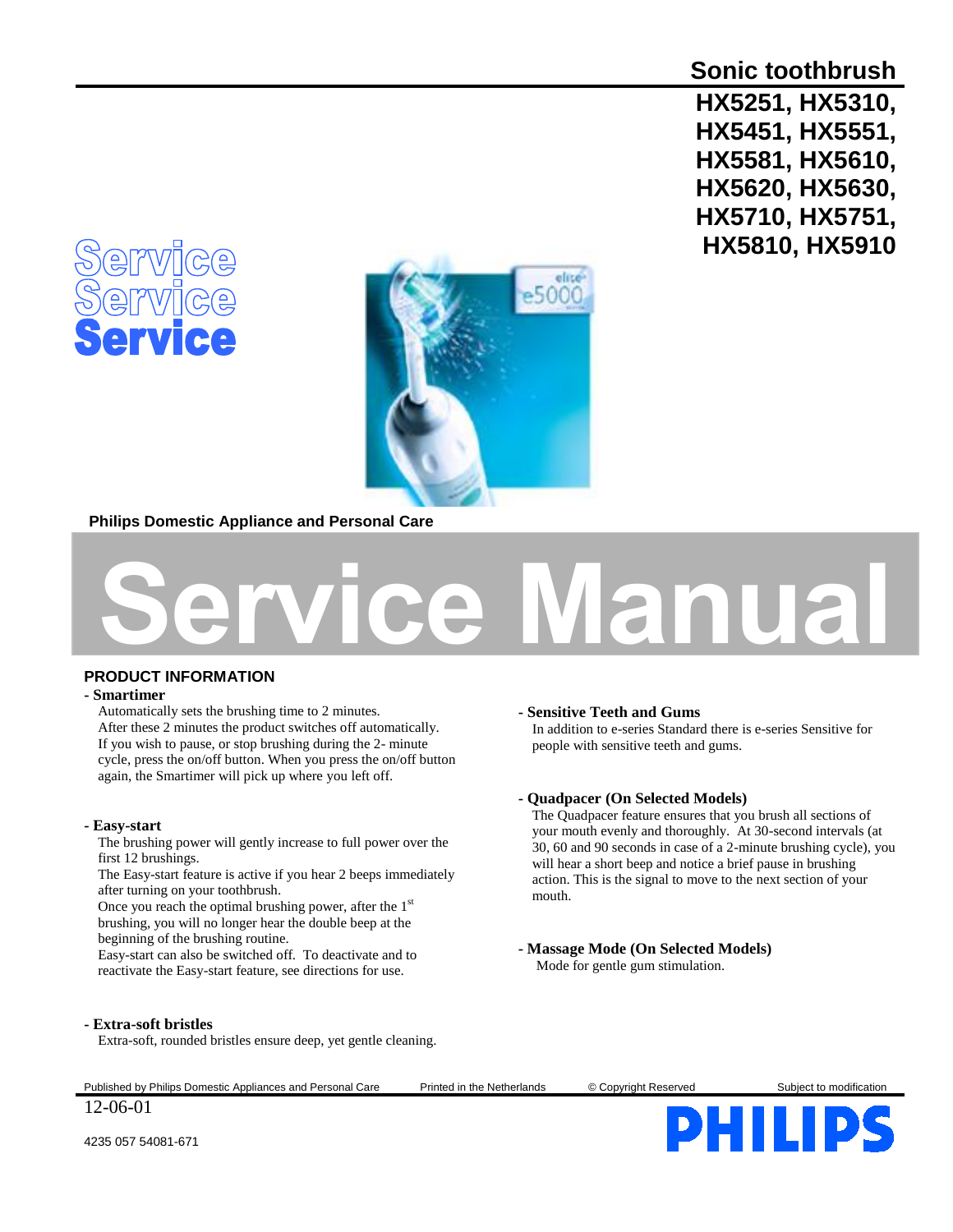|                | HX5251, HX5310. |
|----------------|-----------------|
|                | HX5451, HX5551. |
|                | HX5581, HX5610, |
|                | HX5620, HX5630, |
|                | HX5710, HX5751. |
| HX5810. HX5910 |                 |

## **- Charging Your Sonicare**

Sonicare comes with the batteries completely discharged and should be charged for at least 24 hours during the first few days of use. It is recommended that you keep your Sonicare in the charger when not in use to maintain a full battery charge. It takes at least 24 hours to fully charge the battery of your Sonicare toothbrush.

## **Battery charge indicator**

If the battery charge of your toothbrush is too low, you will hear 5 beeps after you have brushed your teeth for 2 minutes and the charge indicator LED will flash rapidly for 30 seconds. When the handle is placed in the charger, the handle LED will blink slowly. When the Sonicare is fully charged, the charge indicator will stay on.

## **TECHNICAL INFORMATION**

| - Voltage       | $: 110-120V, 230-240V, 50 - 60 Hz$           |
|-----------------|----------------------------------------------|
|                 | - Power consumption : 110 - 120V .7-.9 Watts |
|                 | 220 - 240V .7-.9 Watts                       |
| - Speed (Top)   | : Approximately 31,000 brush                 |
|                 | strokes per minute                           |
| - Charging time | : At least 24 hours                          |
| - Battery type  | $:$ NiMH                                     |

#### **Safety information**

- This product meets the requirements regarding interference suppression on radio and TV.
- After the product has been repaired, it should function properly and has to meet the safety requirements as officially laid down at this moment.
- See note regarding the use of voltage adapters and converters in the Technical Information section.

Note: Do not use 110-120V chargers, with plug adapters, in countries where 220-240V is the normal mains voltage. Damage will occur to the charger rendering it inoperable.

Use of voltage converters (to lower 220 – 240V down to 110-120V) with this product is not recommended as it may damage the charger.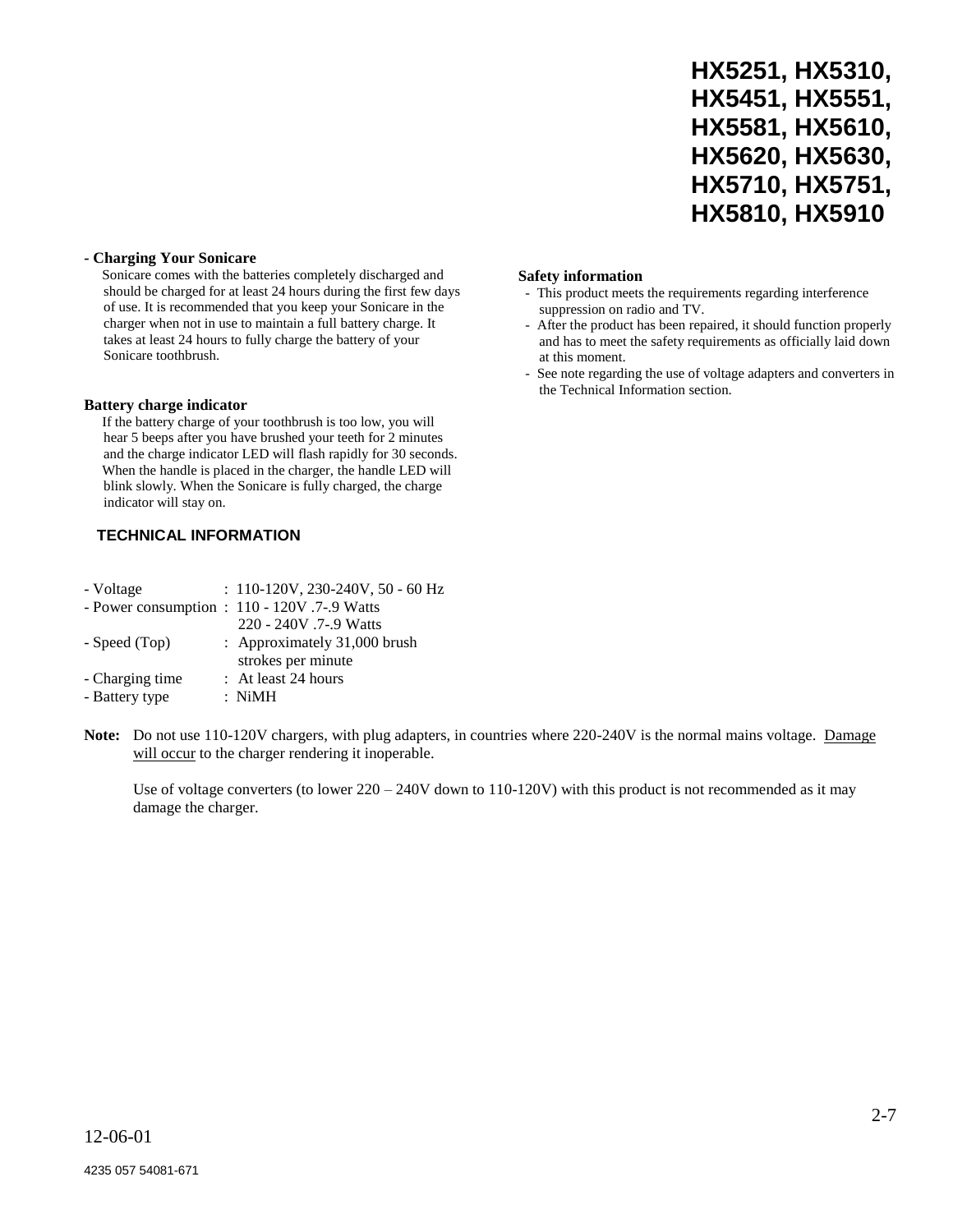### **REPAIR INSTRUCTION**

- Brush head
	- In case of a defective brush head, the complete brush head must be replaced.
- Charging unit
- In case of a defective charging unit or cordset, the complete charging unit must be replaced.
- Handle toothbrush
- The batteries inside cannot be replaced. In case of a defect, the complete unit must be replaced.
- Charging the handle The handle should be charged for at least 24 hours during the first few days of use.

## **DISASSEMBLY- AND RE-ASSEMBLY ADVICE**

- Please refer to Directions For Use

### **OPTIONAL (accessories)**

- Travel Case
	- In case of a defective travel case, replace at call center's discretion.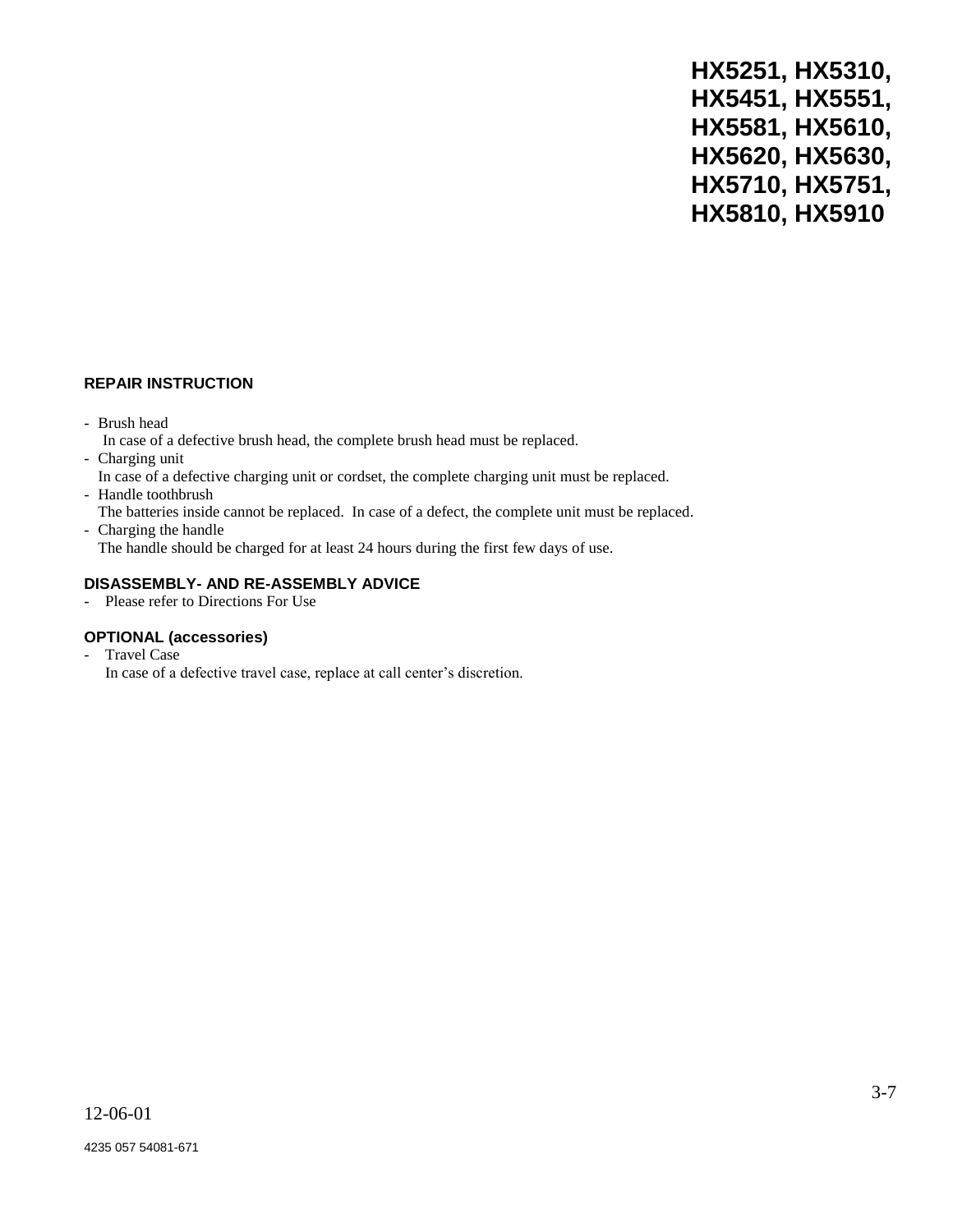#### **Environment**

- 1. When discarding the appliance, remove the built-in rechargeable battery. Deplete the battery of any charge by running continuously until the appliance can no longer run continuously for 2-minutes
- 2. Remove the brush head from the handle
- 3. See figures  $1 8$
- 4. Remaining electronic components must be disposed of properly. For countries of the E.U. do not dispose in ordinary household waste instead observe the WEEE requirements. For other countries refer to local laws as required.

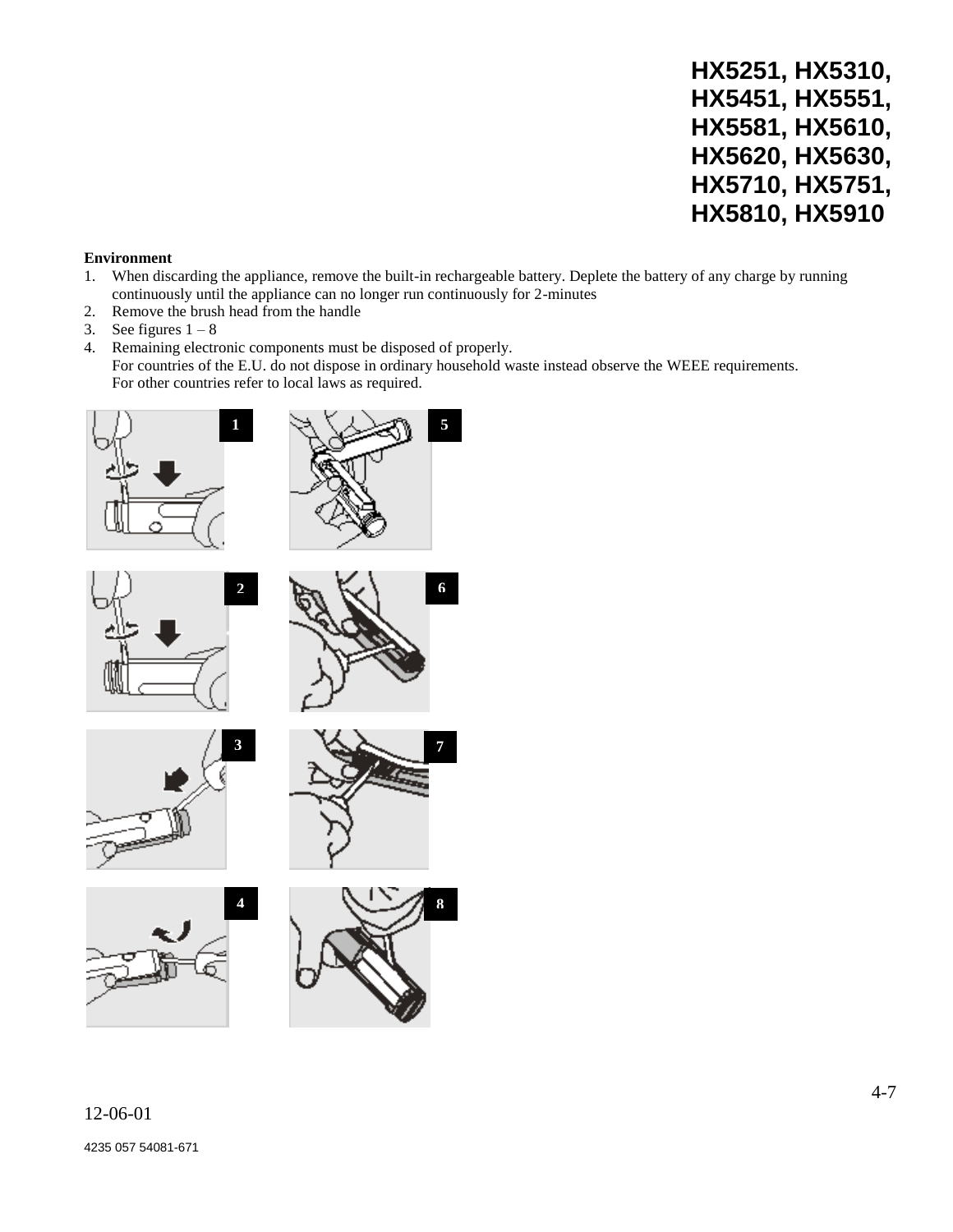## PARTS LIST AND EXPLODED VIEW

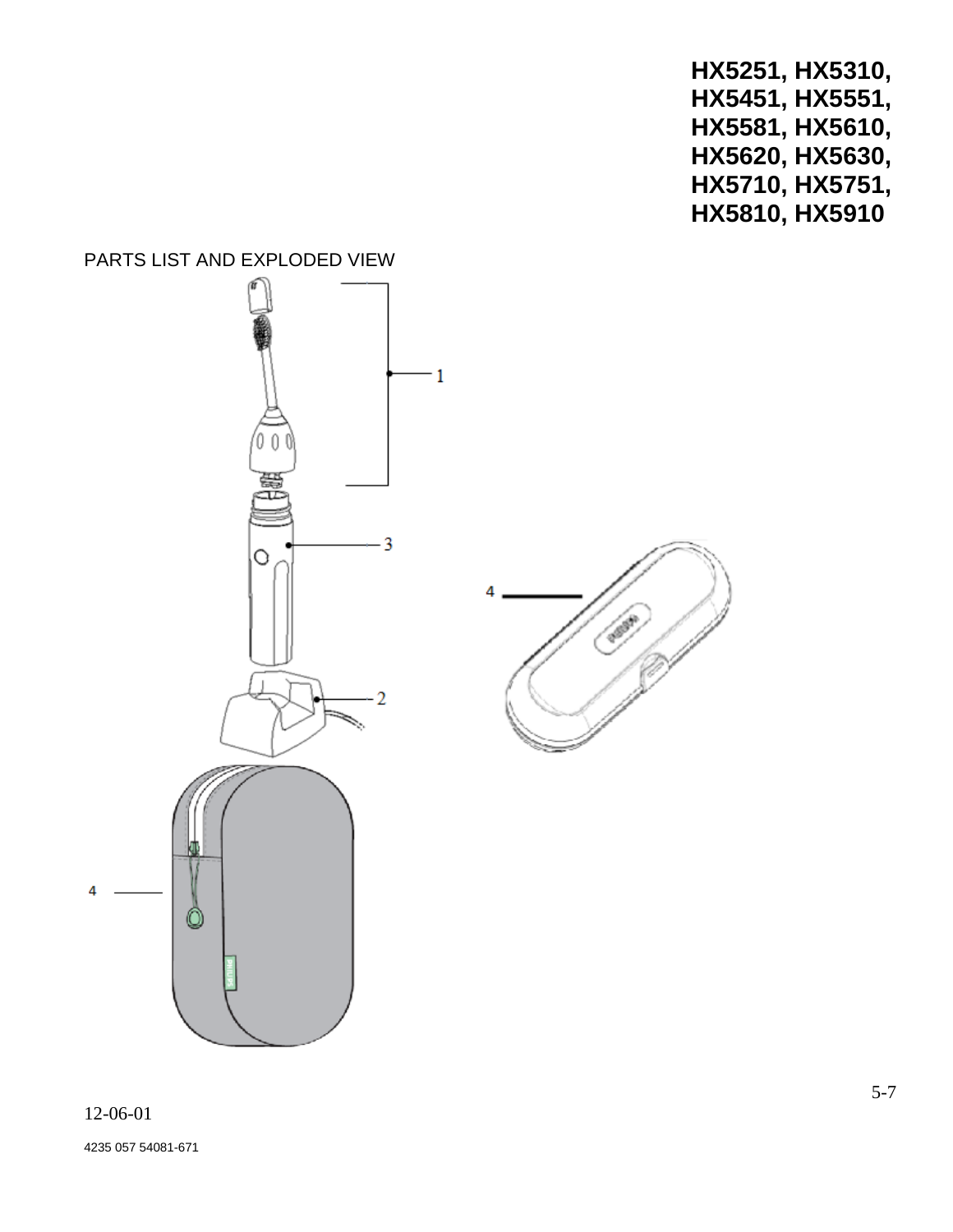| SERVICE MANUAL - ESSENCE, ELITE & CLEAN CARE                                                                                 |                                                                                             |                                                                    |                                                                                   |  |  |
|------------------------------------------------------------------------------------------------------------------------------|---------------------------------------------------------------------------------------------|--------------------------------------------------------------------|-----------------------------------------------------------------------------------|--|--|
| ESSENCE, ELITE & CLEAN CARE (HX5251, HX5310, HX5451, HX5551, HX5581, HX5610, HX5620, HX5630, HX5710, HX5751, HX5810, HX5910) |                                                                                             |                                                                    |                                                                                   |  |  |
| Pos                                                                                                                          | <b>Service Code</b>                                                                         | Description                                                        | Comments                                                                          |  |  |
| 2                                                                                                                            | 4235 090 03641                                                                              | CHARGER - US, CANADA                                               |                                                                                   |  |  |
|                                                                                                                              | 4235 010 13652                                                                              | CHARGER - EURO, UAE, SOUTH AFRICA                                  |                                                                                   |  |  |
|                                                                                                                              | 4235 090 02601                                                                              | CHARGER - HONG KONG, SINGAPORE, PHILIPPINES,<br><b>MALAYSIA</b>    | Available as a Service part. Warranty claims<br>should be routed to Call Centers. |  |  |
|                                                                                                                              | 4235 010 13022                                                                              | <b>CHARGER - UK</b>                                                |                                                                                   |  |  |
|                                                                                                                              | N/A                                                                                         | <b>CHARGER - JAPAN KOIZUMI</b>                                     |                                                                                   |  |  |
|                                                                                                                              | N/A                                                                                         | CHARGER - JAPAN YOSHIDA                                            |                                                                                   |  |  |
|                                                                                                                              | N/A                                                                                         | <b>CHARGER - KOREA</b>                                             |                                                                                   |  |  |
|                                                                                                                              | 4235 090 02621                                                                              | <b>CHARGER - TAIWAN</b>                                            |                                                                                   |  |  |
|                                                                                                                              | 4235 090 02611                                                                              | <b>CHARGER - CHINA</b>                                             |                                                                                   |  |  |
|                                                                                                                              | 4235 090 03621                                                                              | CHARGER - AUSTRALIA, NEW ZEALAND                                   |                                                                                   |  |  |
|                                                                                                                              | N/A                                                                                         | <b>CHARGER - RUSSIA</b>                                            |                                                                                   |  |  |
| $\mathbf{1}$                                                                                                                 | 8817 052 66540                                                                              | E-SERIES SENSITIVE BRUSH HEAD - US                                 | Available as a Service part. Warranty claims<br>should be routed to Call Centers. |  |  |
|                                                                                                                              | 8817 052 64520                                                                              | E-SERIES SENSITIVE BRUSH HEAD - CANADA                             |                                                                                   |  |  |
| $\mathbf{1}$                                                                                                                 | 8817 022 64520                                                                              | E-SERIES BRUSH HEAD - US                                           |                                                                                   |  |  |
|                                                                                                                              | 8817 023 08520                                                                              | E-SERIES BRUSH HEAD - CANADA                                       |                                                                                   |  |  |
|                                                                                                                              | 8817 001 05030                                                                              | E-SERIES BRUSH HEAD - EURO, SOUTH AFRICA, UK, RUSSIA               |                                                                                   |  |  |
|                                                                                                                              | 8817 001 05550                                                                              | E-SERIES BRUSH HEAD-HONG KONG, SINGAPORE,<br>PHILIPPINES, MALAYSIA | Available as a Service part. Warranty claims                                      |  |  |
|                                                                                                                              | 8817 001 05960                                                                              | E-SERIES BRUSH HEAD - KOIZUMI, YOSHIDA                             | should be routed to Call Centers.                                                 |  |  |
|                                                                                                                              | N/A                                                                                         | E-SERIES BRUSH HEAD - KOREA                                        |                                                                                   |  |  |
|                                                                                                                              | N/A                                                                                         | E-SERIES BRUSH HEAD - TAIWAN                                       |                                                                                   |  |  |
|                                                                                                                              | 8817 001 05810                                                                              | E-SERIES BRUSH HEAD - CHINA                                        |                                                                                   |  |  |
|                                                                                                                              | N/A                                                                                         | E-SERIES BRUSH HEAD - AUSTRALIA                                    |                                                                                   |  |  |
| $\mathbf{1}$                                                                                                                 | 8817 011 60740                                                                              | MINI E-SERIES BRUSH HEAD - US                                      |                                                                                   |  |  |
|                                                                                                                              | 8817 011 11720                                                                              | MINI E-SERIES BRUSH HEAD - CANADA                                  |                                                                                   |  |  |
|                                                                                                                              | 8817 011 05030                                                                              | MINI E-SERIES BRUSH HEAD - EURO, UAE, SOUTH AFRICA,<br>RUSSIA, UK  |                                                                                   |  |  |
|                                                                                                                              | MINI E-SERIES BRUSH HEAD - HONG KONG, SINGAPORE,<br>8817 011 05550<br>PHILIPPINES, MALAYSIA |                                                                    | Available as a Service part. Warranty claims                                      |  |  |
|                                                                                                                              | 8817 011 05960                                                                              | MINI E-SERIES BRUSH HEAD - YOSHIDA & KOIZUMI                       | should be routed to Call Centers.                                                 |  |  |
|                                                                                                                              | N/A                                                                                         | MINI E-SERIES BRUSH HEAD - KOREA                                   |                                                                                   |  |  |
|                                                                                                                              | 8817 011 05860                                                                              | MINI E-SERIES BRUSH HEAD - TAIWAN                                  |                                                                                   |  |  |
|                                                                                                                              | 8817 011 05810                                                                              | MINI E-SERIES BRUSH HEAD - CHINA                                   |                                                                                   |  |  |
|                                                                                                                              | 8817 011 10340                                                                              | MINI E-SERIES BRUSH HEAD - AUSTRALIA                               |                                                                                   |  |  |